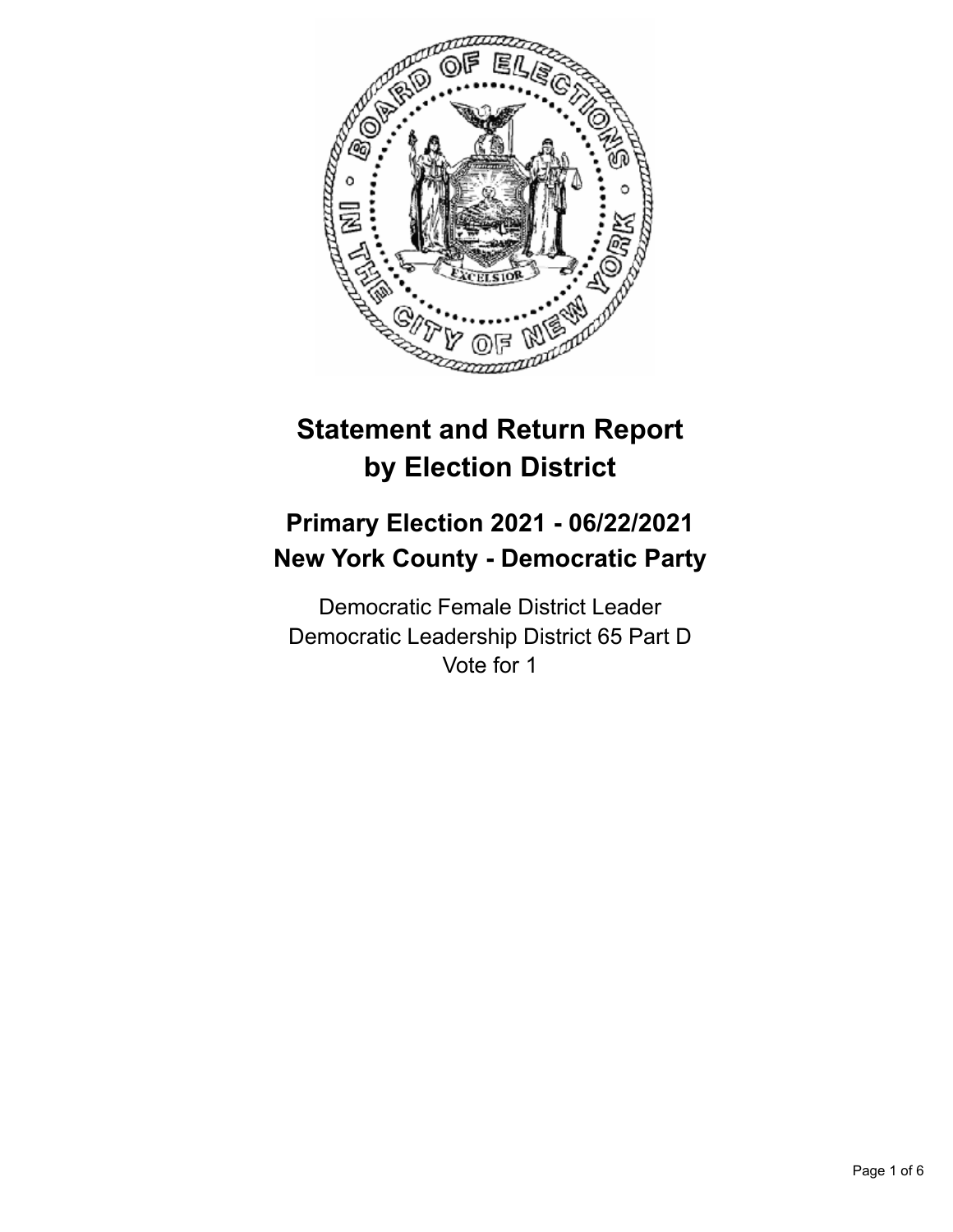

| <b>PUBLIC COUNTER</b>                                    | 257 |
|----------------------------------------------------------|-----|
| <b>MANUALLY COUNTED EMERGENCY</b>                        | 0   |
| ABSENTEE / MILITARY                                      | 57  |
| <b>AFFIDAVIT</b>                                         | 6   |
| <b>Total Ballots</b>                                     | 320 |
| Less - Inapplicable Federal/Special Presidential Ballots | 0   |
| <b>Total Applicable Ballots</b>                          | 320 |
| <b>VIRGINIA M. KEE</b>                                   | 115 |
| <b>VICTORIA LEE</b>                                      | 138 |
| JENNIE VU (WRITE-IN)                                     |     |
| NANCY KONG (WRITE-IN)                                    |     |
| <b>Total Votes</b>                                       | 255 |
| Unrecorded                                               | 65  |

## **023/65**

| <b>PUBLIC COUNTER</b>                                    | 123      |
|----------------------------------------------------------|----------|
| <b>MANUALLY COUNTED EMERGENCY</b>                        | 0        |
| ABSENTEE / MILITARY                                      | 11       |
| AFFIDAVIT                                                | 5        |
| <b>Total Ballots</b>                                     | 139      |
| Less - Inapplicable Federal/Special Presidential Ballots | $\Omega$ |
| <b>Total Applicable Ballots</b>                          | 139      |
| VIRGINIA M. KEE                                          | 63       |
| <b>VICTORIA LEE</b>                                      | 59       |
| <b>Total Votes</b>                                       | 122      |
| Unrecorded                                               | 17       |

| <b>PUBLIC COUNTER</b>                                    | 180      |
|----------------------------------------------------------|----------|
| <b>MANUALLY COUNTED EMERGENCY</b>                        | $\Omega$ |
| ABSENTEE / MILITARY                                      | 18       |
| AFFIDAVIT                                                | 3        |
| <b>Total Ballots</b>                                     | 201      |
| Less - Inapplicable Federal/Special Presidential Ballots | 0        |
| <b>Total Applicable Ballots</b>                          | 201      |
| <b>VIRGINIA M. KEE</b>                                   | 74       |
| <b>VICTORIA LEE</b>                                      | 99       |
| <b>Total Votes</b>                                       | 173      |
| Unrecorded                                               | 28       |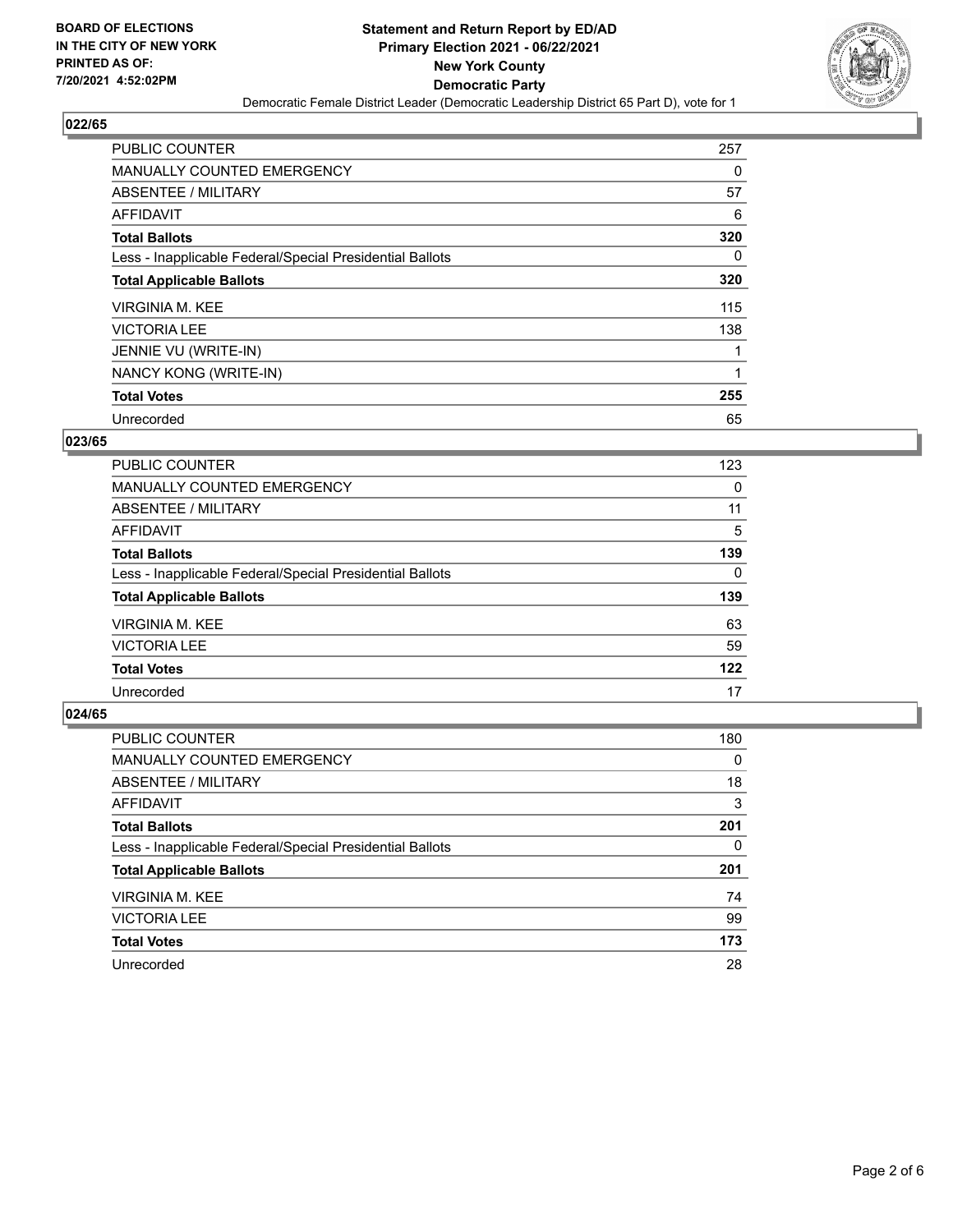

| <b>PUBLIC COUNTER</b>                                    | 119 |
|----------------------------------------------------------|-----|
| <b>MANUALLY COUNTED EMERGENCY</b>                        | 0   |
| ABSENTEE / MILITARY                                      | 16  |
| AFFIDAVIT                                                | 3   |
| <b>Total Ballots</b>                                     | 138 |
| Less - Inapplicable Federal/Special Presidential Ballots | 0   |
| <b>Total Applicable Ballots</b>                          | 138 |
| <b>VIRGINIA M. KEE</b>                                   | 52  |
| <b>VICTORIA LEE</b>                                      | 63  |
| FEMME ME (WRITE-IN)                                      | 1   |
| <b>Total Votes</b>                                       | 116 |
| Unrecorded                                               | 22  |

#### **030/65**

| PUBLIC COUNTER                                           | 260      |
|----------------------------------------------------------|----------|
| <b>MANUALLY COUNTED EMERGENCY</b>                        | $\Omega$ |
| ABSENTEE / MILITARY                                      | 23       |
| AFFIDAVIT                                                | 2        |
| <b>Total Ballots</b>                                     | 285      |
| Less - Inapplicable Federal/Special Presidential Ballots | $\Omega$ |
| <b>Total Applicable Ballots</b>                          | 285      |
| <b>VIRGINIA M. KEE</b>                                   | 143      |
| <b>VICTORIA LEE</b>                                      | 104      |
| <b>Total Votes</b>                                       | 247      |
| Unrecorded                                               | 38       |

| <b>PUBLIC COUNTER</b>                                    | 303      |
|----------------------------------------------------------|----------|
| <b>MANUALLY COUNTED EMERGENCY</b>                        | 0        |
| ABSENTEE / MILITARY                                      | 17       |
| AFFIDAVIT                                                |          |
| <b>Total Ballots</b>                                     | 321      |
| Less - Inapplicable Federal/Special Presidential Ballots | $\Omega$ |
| <b>Total Applicable Ballots</b>                          | 321      |
| <b>VIRGINIA M. KEE</b>                                   | 200      |
| <b>VICTORIA LEE</b>                                      | 100      |
| UNATTRIBUTABLE WRITE-IN (WRITE-IN)                       |          |
| <b>Total Votes</b>                                       | 301      |
| Unrecorded                                               | 20       |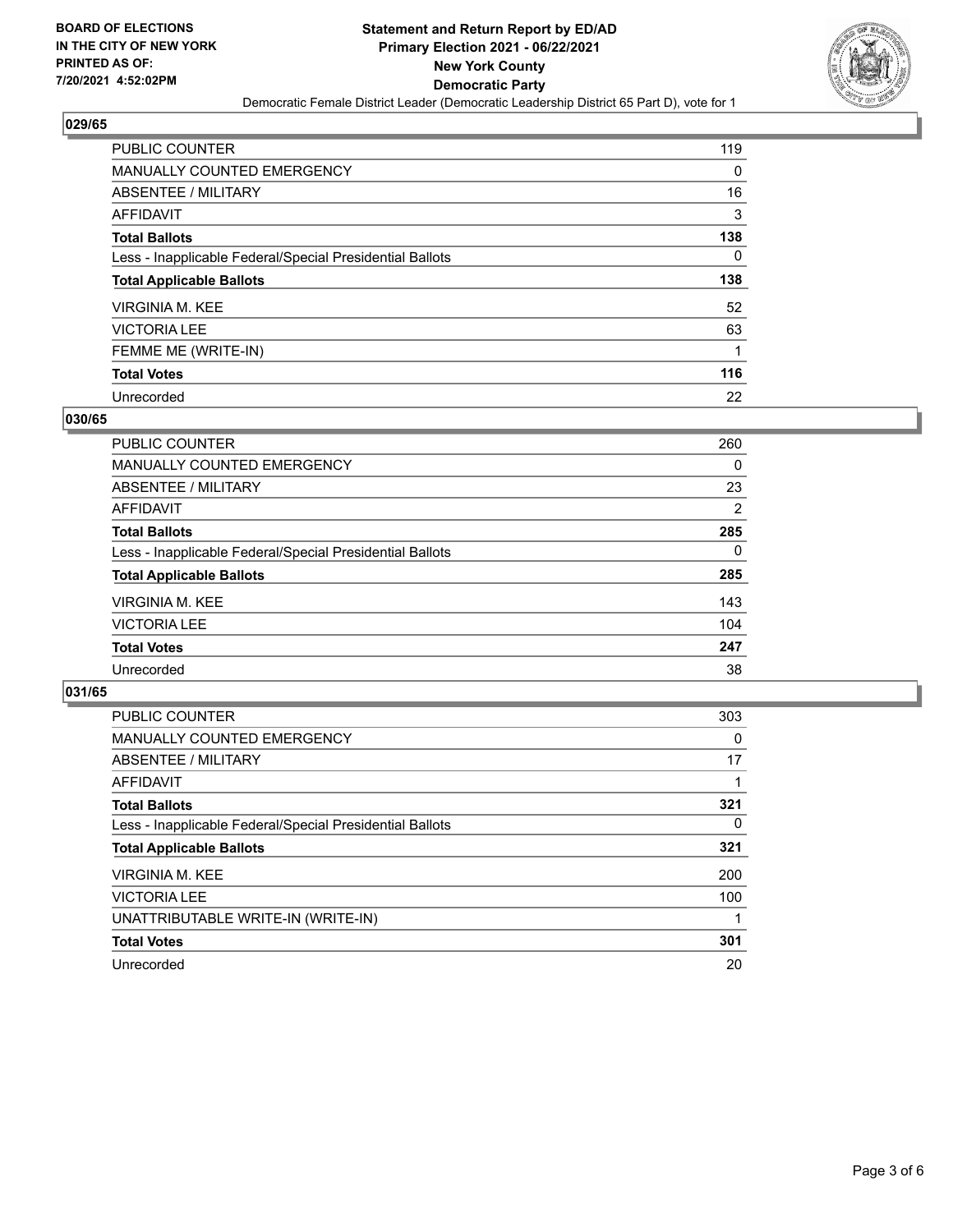

| PUBLIC COUNTER                                           | 175 |
|----------------------------------------------------------|-----|
| MANUALLY COUNTED EMERGENCY                               | 0   |
| ABSENTEE / MILITARY                                      | 10  |
| <b>AFFIDAVIT</b>                                         | 4   |
| <b>Total Ballots</b>                                     | 189 |
| Less - Inapplicable Federal/Special Presidential Ballots | 0   |
| <b>Total Applicable Ballots</b>                          | 189 |
| VIRGINIA M. KEE                                          | 48  |
| <b>VICTORIA LEE</b>                                      | 99  |
| AUDREY THEFFEN (WRITE-IN)                                |     |
| UNATTRIBUTABLE WRITE-IN (WRITE-IN)                       | 1   |
| <b>Total Votes</b>                                       | 149 |
| Unrecorded                                               | 40  |

## **058/65**

| <b>PUBLIC COUNTER</b>                                    | 207 |
|----------------------------------------------------------|-----|
| <b>MANUALLY COUNTED EMERGENCY</b>                        | 0   |
| ABSENTEE / MILITARY                                      | 20  |
| AFFIDAVIT                                                | 0   |
| <b>Total Ballots</b>                                     | 227 |
| Less - Inapplicable Federal/Special Presidential Ballots | 0   |
| <b>Total Applicable Ballots</b>                          | 227 |
| VIRGINIA M. KEE                                          | 47  |
| <b>VICTORIA LEE</b>                                      | 112 |
| UNATTRIBUTABLE WRITE-IN (WRITE-IN)                       |     |
| <b>Total Votes</b>                                       | 160 |
| Unrecorded                                               | 67  |

| <b>PUBLIC COUNTER</b>                                    | 170 |
|----------------------------------------------------------|-----|
| <b>MANUALLY COUNTED EMERGENCY</b>                        | 0   |
| ABSENTEE / MILITARY                                      | 13  |
| AFFIDAVIT                                                | 4   |
| <b>Total Ballots</b>                                     | 187 |
| Less - Inapplicable Federal/Special Presidential Ballots | 0   |
| <b>Total Applicable Ballots</b>                          | 187 |
| <b>VIRGINIA M. KEE</b>                                   | 45  |
| <b>VICTORIA LEE</b>                                      | 95  |
| UNATTRIBUTABLE WRITE-IN (WRITE-IN)                       | 1   |
|                                                          |     |
| <b>Total Votes</b>                                       | 141 |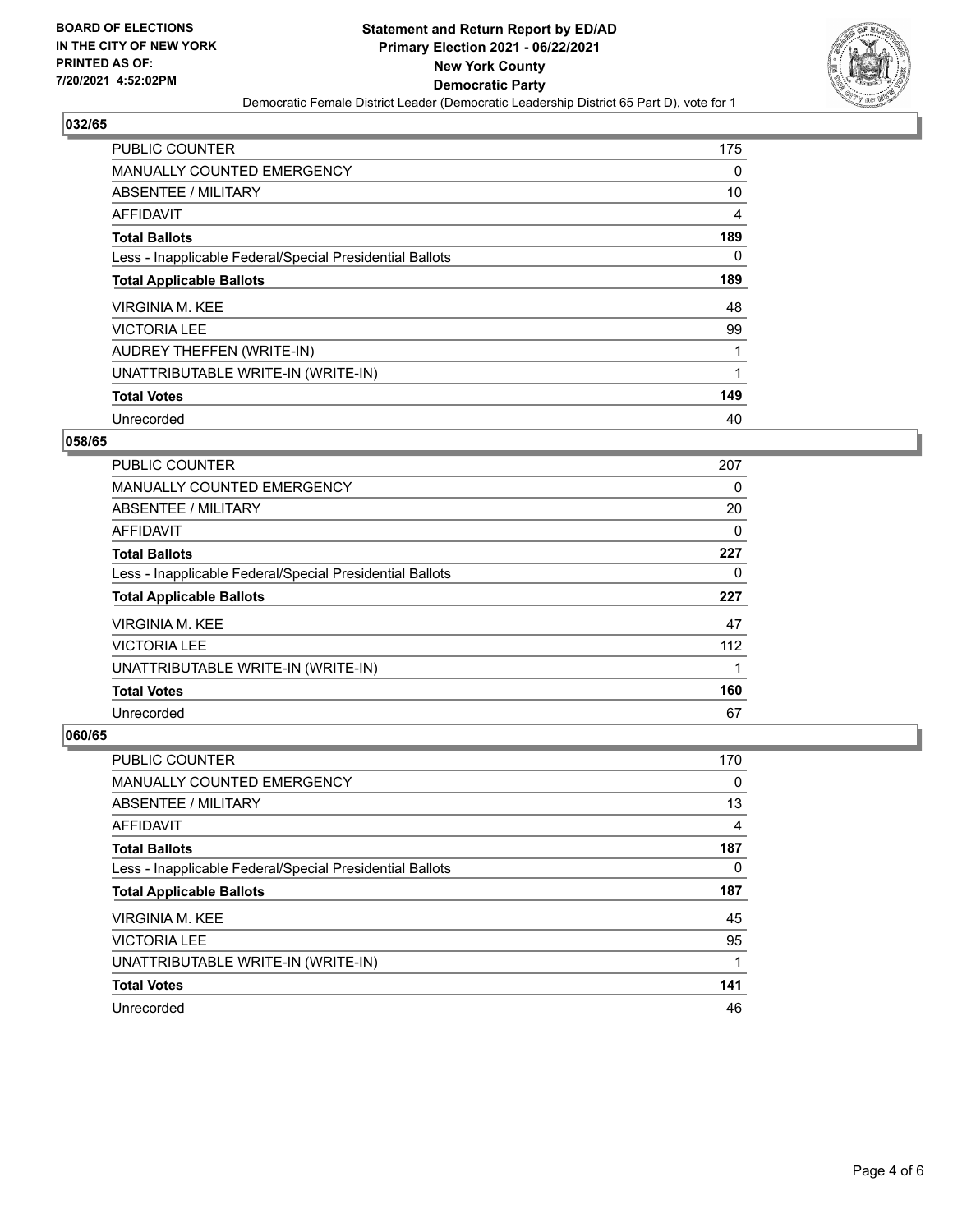

| PUBLIC COUNTER                                           | 187 |
|----------------------------------------------------------|-----|
| MANUALLY COUNTED EMERGENCY                               | 0   |
| ABSENTEE / MILITARY                                      | 22  |
| AFFIDAVIT                                                | 0   |
| Total Ballots                                            | 209 |
| Less - Inapplicable Federal/Special Presidential Ballots | 0   |
| <b>Total Applicable Ballots</b>                          | 209 |
| VIRGINIA M. KEE                                          | 58  |
| <b>VICTORIA LEE</b>                                      | 108 |
| <b>Total Votes</b>                                       | 166 |
| Unrecorded                                               | 43  |

#### **062/65**

| PUBLIC COUNTER                                           | 165 |
|----------------------------------------------------------|-----|
| <b>MANUALLY COUNTED EMERGENCY</b>                        | 0   |
| ABSENTEE / MILITARY                                      | 11  |
| <b>AFFIDAVIT</b>                                         | 2   |
| <b>Total Ballots</b>                                     | 178 |
| Less - Inapplicable Federal/Special Presidential Ballots | 0   |
| <b>Total Applicable Ballots</b>                          | 178 |
| VIRGINIA M. KEE                                          | 39  |
| <b>VICTORIA LEE</b>                                      | 85  |
| KARLY KLOSS (WRITE-IN)                                   |     |
| MARIA AIOLOUA (WRITE-IN)                                 |     |
| <b>Total Votes</b>                                       | 126 |
| Unrecorded                                               | 52  |

| <b>PUBLIC COUNTER</b>                                    | 177 |
|----------------------------------------------------------|-----|
| MANUALLY COUNTED EMERGENCY                               | 0   |
| ABSENTEE / MILITARY                                      | 21  |
| AFFIDAVIT                                                | 3   |
| <b>Total Ballots</b>                                     | 201 |
| Less - Inapplicable Federal/Special Presidential Ballots | 0   |
| <b>Total Applicable Ballots</b>                          | 201 |
| VIRGINIA M. KEE                                          | 45  |
| <b>VICTORIA LEE</b>                                      | 84  |
| <b>Total Votes</b>                                       | 129 |
| Unrecorded                                               | 72  |